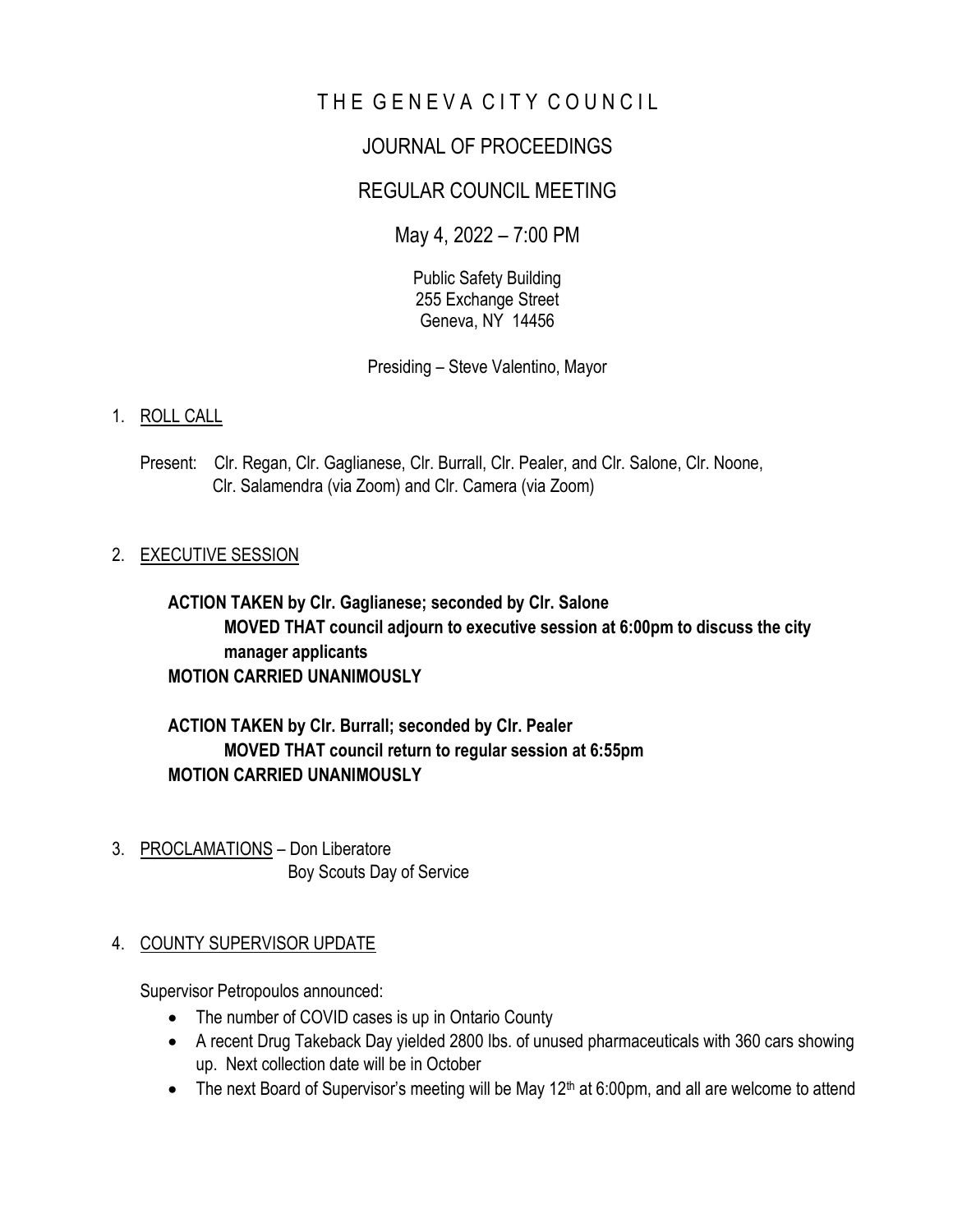- There will be a ceremony May 18<sup>th</sup> at the Sheriff's Office at 74 Ontario Street for people to pay their respects to fallen deputy sheriffs who lost their lives in the line of duty
- There is a special election schedule on the county website
- A Household Hazardous Waste event will be held at the Bristol Highway on September 10th and requires pre-registration
- An E-Waste event is being held at the Farmington Highway on June 11<sup>th</sup> from 8am to 2pm and requires preregistration
- A Residential Tire Disposal Event will be held May 14<sup>th</sup> at the Town of Seneca Town Hall. Last year's event yielded 42,400 lbs. of unused tires
- Paper Shredding in October and Used Pumpkin Drop off November  $12<sup>th</sup>$

# 5. FOUNDRY UPDATE

### **Remedial Design**

• Remedial designs were progressed for two additional properties in the block located north of Middle Street along the east side of Exchange Street and the west side of Wadsworth Street. These designs will be completed in early May, pending property owner comments. NYSDEC's engineering contractor met with all property owners to review design plans prior to the start of excavation on their properties.

• Remedial designs are nearly complete for 145 and 151 Genesee Street, St. Peter's Church. Remediation of these parcels is anticipated during summer or fall 2022.

• Building structural assessments and additional soil sampling were performed in mid-April at several properties located south of Lewis Street on Genesee, Geneva, and Tillman Streets. Remediation of most of these properties is anticipated in 2023, with up to six properties on the west side of Genesee Street anticipated to be remediated in late 2022.

# **Remedial Construction**

• Excavation activities were completed and restoration activities were initiated at six properties located south of Middle Street between Exchange Street and Wadsworth Street. Restoration activities will continue in May and June.

• Excavation began at 113 Exchange Street and additional properties south of 113 Exchange St. along Exchange and Wadsworth Streets. Excavation will continue in this area in May and June, followed by restoration activities.

• Properties remediated in 2021 that did not yet receive replacement plants and trees will receive them in May and June 2022.

# 6. CONSIDERATION OF MEETING MINUTES

**ACTION TAKEN by Clr. Gaglianese; seconded by Clr. Noone MOVED THAT the minutes of the April 4, 5, 20, 25, and 27 Special Council Meetings be approved MOTION CARRIED UNANIMOUSLY**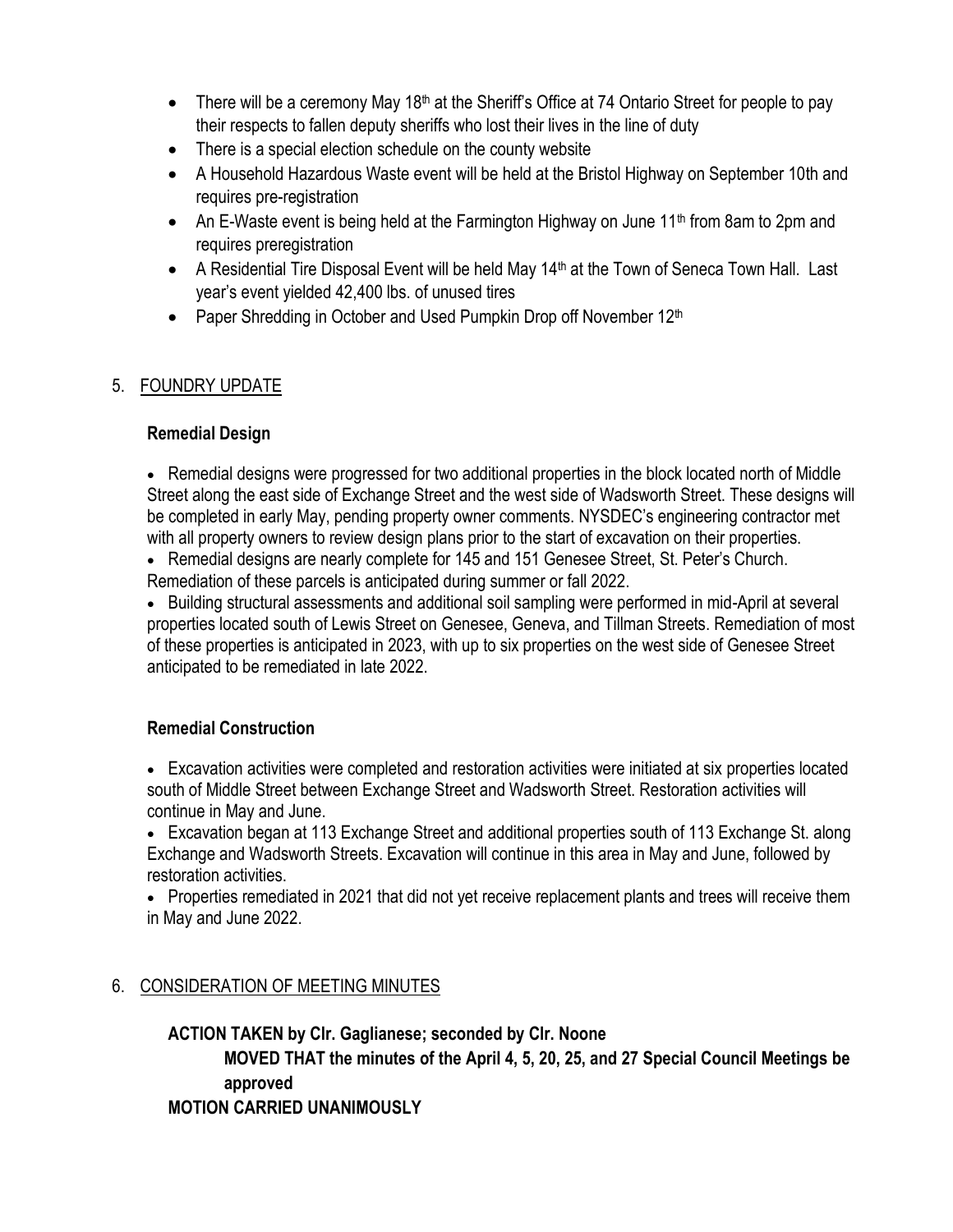**ACTION TAKEN by Clr. Regan; seconded by Clr. Gaglianese MOVED THAT the minutes of the April 6 Regular Council Meeting be approved ROLL CALL VOTE: Aye – Clr. Gaglianese, Clr. Burrall, Clr. Camera, Clr. Regan, Clr. Salone, Mayor Valentino, Clr. Salamendra and Clr. Pealer Abstain – Clr. Noone MOTION CARRIED**

**ACTION TAKEN by Clr. Gaglianese; seconded by Clr. Regan MOVED THAT the minutes of the April 11 Special Council Meeting be approved ROLL CALL VOTE: Aye – Clr. Gaglianese, Clr. Burrall, Clr. Camera, Clr. Regan, Clr. Salone, Mayor Valentino, Clr. Salamendra and Clr. Pealer Abstain – Clr. Noone MOTION CARRIED**

**ACTION TAKEN by Clr. Noone; seconded by Clr. Salone MOVED THAT the minutes of the April 28 Special Council Meeting be approved ROLL CALL VOTE: Aye – Clr. Gaglianese, Clr. Burrall, Clr. Camera, Clr. Regan, Clr. Salone, Clr. Pealer, Mayor Valentino, and Clr. Noone Abstain – Clr. Salamendra MOTION CARRIED**

#### 7. PUBLIC COMMENT

Penny Hankins said that her comments tonight are a continuation of the email she sent to council after they decided not to appeal Judge Doran's decision about the Police Review Board. She said she was disappointed that no councilor, except Clr. Regan, made a statement about Clr. Salamendra's workplace harassment announcement. She asked council how they would react if their friend had their face plastered across a computer screen at a workplace. She said there is a serious problem at the Geneva Police Department. She referred to the situation as workplace harassment that needs to be dealt with and not swept under the rug. She noted Officer Nolin's recent complaint saying that she feels the police department is dysfunctional, and council's decision to not appeal the recent decision was not a wise choice.

Charles King said thank you for considering creating a Police Accountability Committee. My favorite meeting of the PRB was in November when we met with Chief Passalacqua. Not only was this a broadly informative meeting for both sides, but for the first time in what felt like forever, we were acknowledging, in a public forum, that police officers are human beings who sometimes make mistakes. It wasn't "police do everything wrong" or "police do everything right," but a large group of people on the board, and in the Chief's chair and in the gallery, cared deeply about the city, and were looking at the reality of the department's actual disciplinary history, with what policies are currently in place, and were thinking how to bring everyone to a common understanding of how to move forward. That felt like coming up for air. For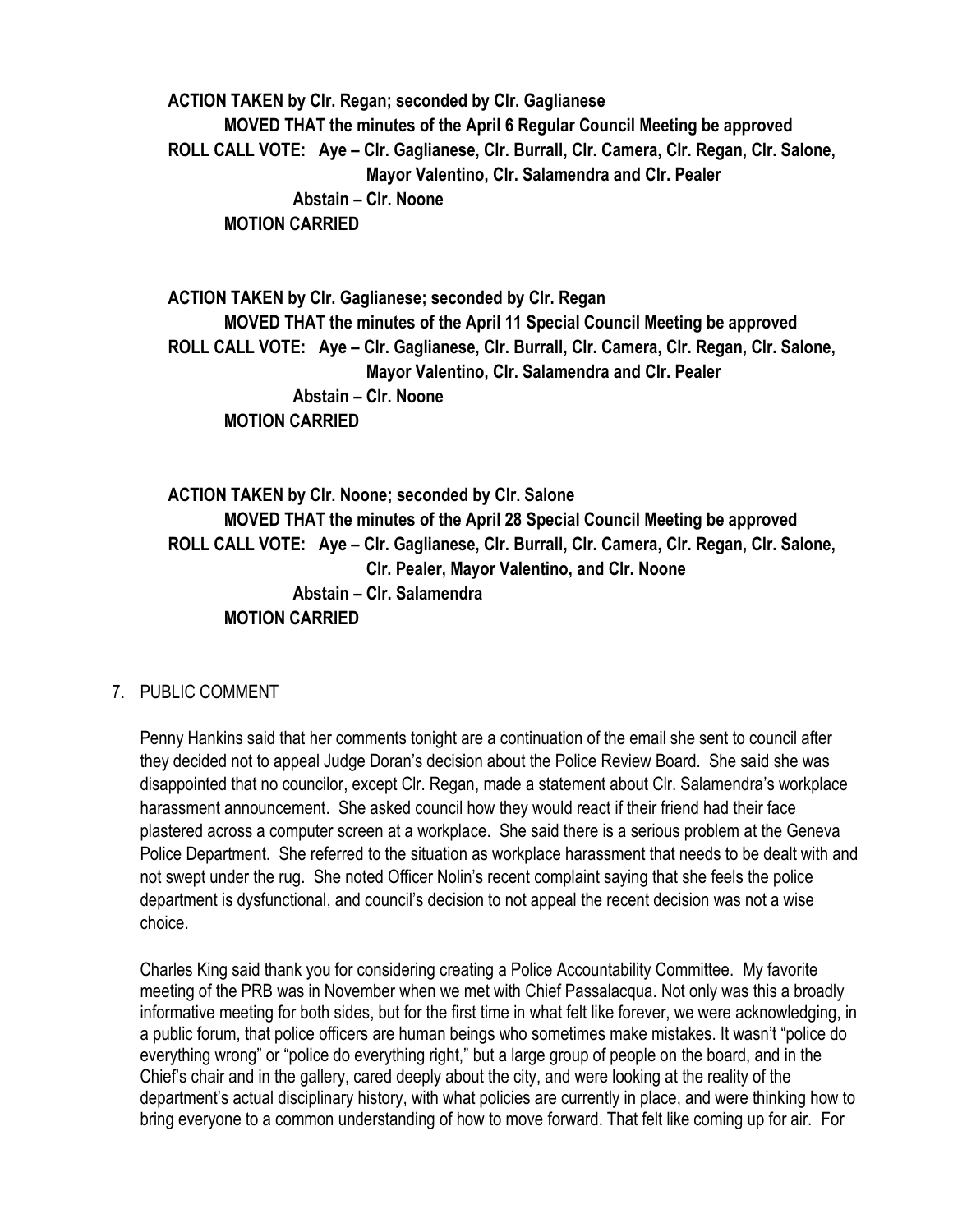our upcoming Annual Report, which would have been in June, I was very much looking forward to showing you the systems that the PRB had finalized for complaint intake, review, and conflict resolution. I'm proud of the Complaint Form, which I spent a long time designing and editing with guidance from the board, the Chief, and numerous Genevans; it was approved by the City attorney, and the city was basically set to go with it four days before the PRB was dissolved. It represented a more efficient and more thorough workflow for complaint intake, but now there is no one to receive that form. Why do people not file complaints directly with the police? I've had 3 people approach me personally during the past 10 months wanting to lodge complaints, but not with the current system. If you are receiving poor service somewhere else in your life and you ask to speak to a worker's manager, and they say, "Sure, here's my uncle, complain all you like," you're probably not going to complain to the uncle. You're going to seek a different person higher up. Obviously an imperfect metaphor, but the fraternal aspect of the police department makes people less likely to complain \*to\* the police \*about\* the police, because it's not just an org chart in a company, it's comrades-in-arms, and rightly so. But unless it rises to the level of a crime, there's no one, higher up, fielding complaints. So people spend their time, treasure and talent in the press, or the blogosphere, or social media, or they come to these meetings and complain directly to you, because that's higher up, but it's not a confidential service, so most people stay silent and hurt relationships between the police and the public remain unattended. The current process for complaints against the police is within General Order 300 of the Geneva Police Department. There are some significant problems or at least ambiguities with GO300. Many of the GOs show signs of being written and then edited over the years by multiple authors. There is certainly meaningful policy in GO300, but someone has added an introductory paragraph instructing officers to think of the \*disciplinary process\* as a means of showing the public that they are confused or mistaken. It makes the Discipline Chapter of the general orders read like a playbook on how to avoid discipline. It's not this serious message: that officers will receive fair, American justice from the police department's authority structure with a presumption of innocence on both sides and a deliberation of evidence, which is what it should be. There are also some weird things going on with the police's complaint form itself. GO300 instructs an officer to draw a complainant's attention to the perjury warning at the end of the form at three distinct times during the process, which is perhaps intimidation, and the definition for perjury on the form is just "False statements herein are punishable as a Class A Misdemeanor," referencing §210.45 of the Penal Law. But the legal definition of perjury is different, it's when (quote) "he knowingly makes a false statement, which he does not believe to be true." That's a different standard from just false statements. And perjury is actually actionable without citing the Penal Law even once, so the three perjury warnings is perhaps egregious. Police policy has been written and rewritten for years, and unchecked power entrenches itself in strange ways sometimes. That's not authoritarianism. It's not evil. To some degree it's first-responder culture being slower and more resistant to change, which is natural, but we are far apart at this stage and not healing as a community, and these policies deserve a contemporary look and a different approach. The Reform and Reinvention Collective group recently reviewed GO400, a 13 page document. They made good suggestions on the Use of Force policy. So we as a city are 2% of the way through reviewing the 535 total pages of the Geneva Police's General Orders, which contain these anachronisms and problems. At best, it's just simple mistakes. At worst, it's confusing, contradictory policies that allow police justification for doing whatever they choose, which is not policy. I implore you: In the short term, enable some kind of group to continue looking at the General Orders of the GPD. And I BEG you: Please set up a system that will allow people to file complaints about police officers in a confidential and fair way where they don't need to go directly \*to\* the police to complain \*about\* the police if they don't wish to. Thank you.

Judith Dickinson said that something is wrong here tonight as it has been two weeks since city council received evidence that a threat was made against a councilor, and nothing has been done. She said that the person who displayed the pictures on a computer here at the Public Safety Building has not been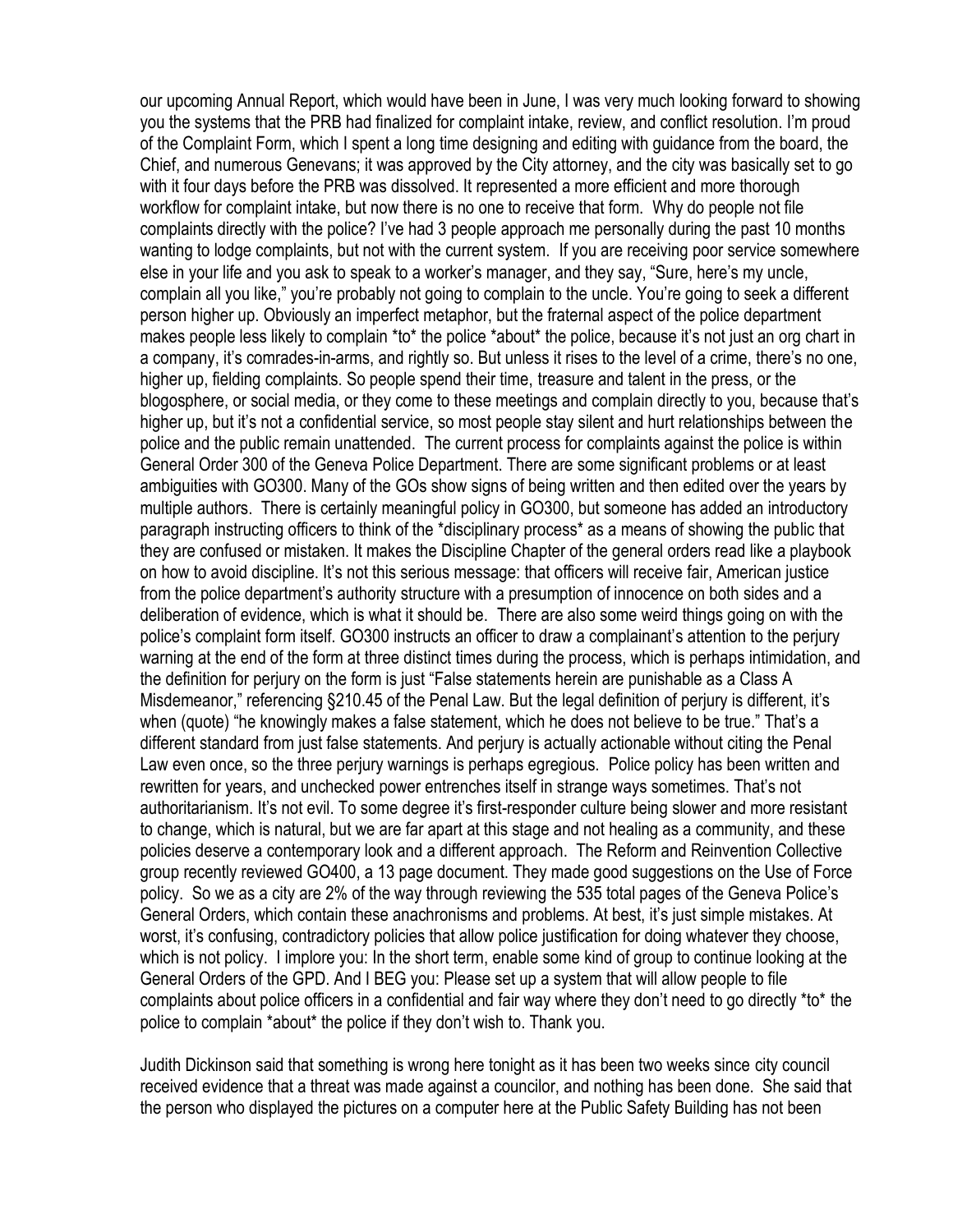identified, yet we are here in the building where the computer is and that officer may be working. She said the investigation is moving too slow, is too secretive, and exposes the rest of us including members of city council to danger. She said she is deeply angry that she has to come to this building to make her comments. She said that if this person worked in the private sector, they would have been fired, noting that if the Police Review Board was in place, they could have handled this matter. She said she is in support of the resolution tonight for a Police Accountability Committee.

Jessica Farrell of Ward 5 said hello councilors. Tonight, I wanted to speak to you about accessibility and transparency. In 2022, and particularly in a continuing pandemic where our county is calculated to have a "HIGH" level of COVID transmission, all of your open meetings should be livestreamed and the videos should be posted for the public to watch when they have time. This should be the default plan. My comments are inspired by the fact that the city chose not to livestream the public portion of your meeting on April 20th where you voted on appealing Judge Doran's decision and therefore there is no way for the public to watch footage of the meeting on the city's YouTube channel. As you all know, police accountability is a hot button topic in this city—whether you are for or against it. I think it was in bad faith for the city to decide not to record or livestream this meeting. It was a special meeting called with little advance notice, so it is reasonable to assume that it would be difficult for members of the public to arrange to be there in person. Now, from my interactions with several of you, I'm guessing that you might not have known that that the meeting wasn't going to be recorded, that you didn't know you weren't even going to be using mics so that we could hear you, and that you didn't know it wasn't going to be available on YouTube, so I'm going to give you the benefit of the doubt and not read into the lack of video at the meeting where you decided to vote down a board devoted to police accountability. But what I am going to ask you to do is to be more proactive in making sure that your meetings are accessible in the future by insisting that all meetings be miked and livestreamed. To me, given the cost benefit analysis it only makes sense. As elected officials, you should want the public to be as engaged as possible, so I ask that you act like. It is easy enough for city staff to set up a livestream, so why not use the technology and resources we have. Building on that issue of accessibility and thinking about the context of the pandemic, I would like to further comment on what is happening right now, which is public comment. As I said, our county currently has a "HIGH" level of COVID. There are many people who cannot be present at a meeting like this—either because they currently have COVID or they were exposed or they are immunocompromised and coming in person would put them at significant risk. In these circumstances, I think it makes sense to offer the option of making public comment via Zoom. Again, this is a matter of making public engagement in our city government as easy as possible. There are many reasons that a person might prefer to deliver a verbal statement rather than submitting something in writing. Perhaps they feel more articulate when speaking than when writing. Perhaps they don't want to give you the option of not reading their submission. Or perhaps they want to be able to address all of you with witnesses present and on the public record. Many of you like to say that you have spoken to a lot of people, that you are willing to listen to all of your constituents. These statements are disingenuous when you put such limitations on how your constituents can address you. Show the public that you care about what they have to say, that you care about their health and keeping them safe, and that you prioritize accessible, transparent government. Thank you.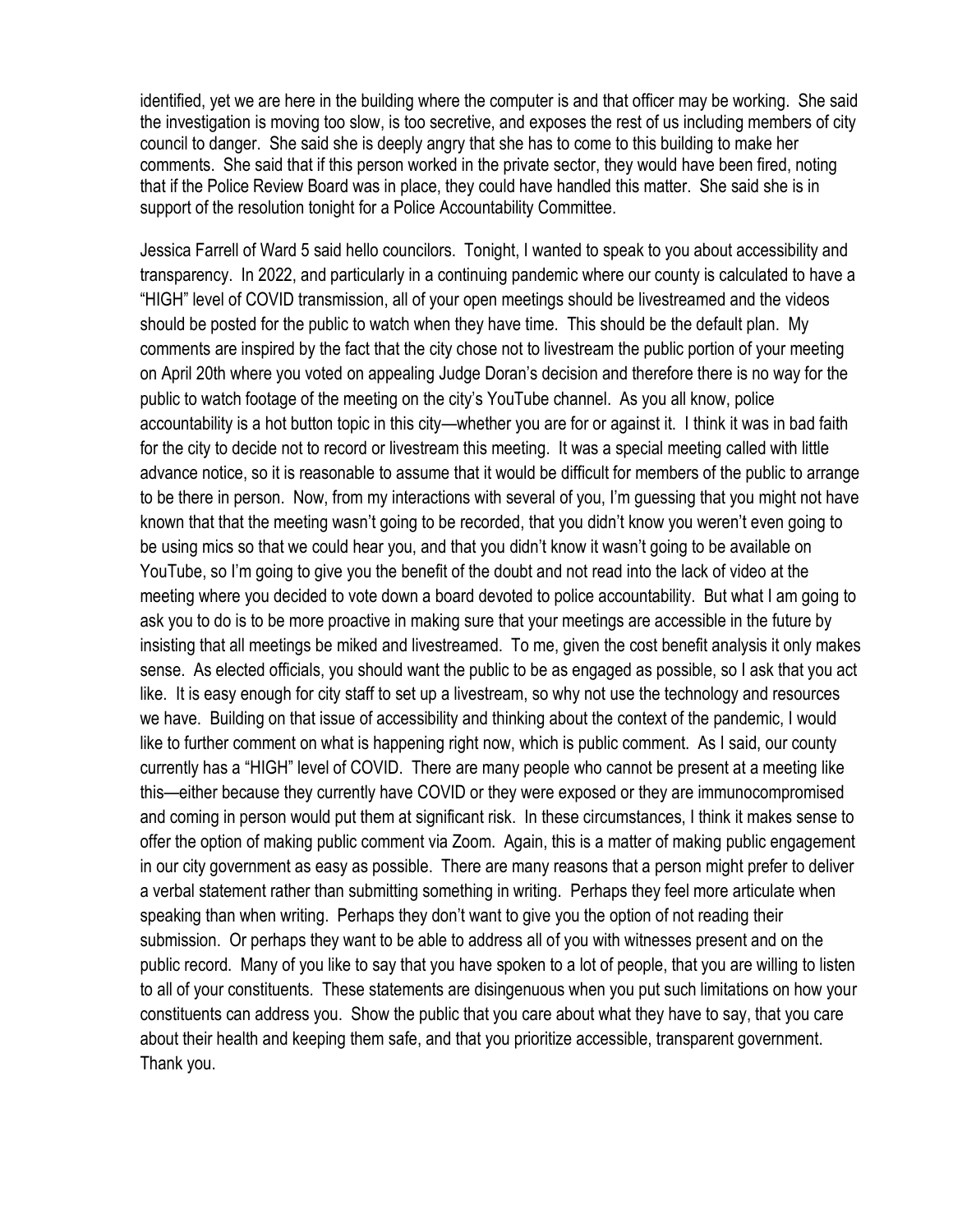Kathryn Slining-Haynes of Ward 1 said she was disappointed that council chose not to appeal the judge's recent decision, especially since we have pro bono legal counsel. She said there is a need for accountability in all city departments including the police department, and she is expressing her support for Clr. Camera's resolution tonight saying that the police chief should welcome input from the public. She said that people should be allowed to file complaints without the fear of retaliation. She asked council to vote in favor of the resolution as she feels it is imperative to have this or another mechanism in place soon. She thanked the former members of the PRB and said she would support them in this new proposed structure.

James McCorkle of Ward 1 said he hopes council will support Clr. Camera's resolution tonight, noting that council has a well-trained pool of potential members to choose from. He reminded council that opponents of the Police Review Board said that police accountability is necessary. He said in light of complaints coming in this past month, it is urgent that this resolution be passed. He said that a person he wrote about in a recent article in the newspaper thanked him saying that the police department is lacking in leadership and is completely mismanaged. He also said that he tried to implement a wellness program for struggling officers, but it fell on deaf ears. He said it was difficult to work for a chief who claimed accountability, but the chief was never held accountable. Mr. McCorkle said that council must act or they will be held accountable for their inactions.

# 8. MAYOR AND COUNCIL REPORTS

Clr. Salone said that the Geneva Housing Authority is working on the Lyceum Heights consolidation and will need approval from HUD before moving forward.

Clr. Gaglianese said that the Police Budget Advisory Board met in April and has been researching budget information and compiling questions for the police chief and comptroller. The Planning Board met in April to review three subdivisions; Solar Village had some minor adjustments to make to lot lines, 32 and 34 Cortland did a lot line change, and 165 White Springs Road came back with changes to their driveway. He said they discussed training for when the new zoning code goes into effect, and Clr. Gaglianese noted that the board membership is full at this point.

Clr. Regan said that COVID went through the Green Committee. The Mission Zero Event this past weekend went well with about 250 people in attendance. She said they raised enough money to cover their expenses with some left over to give to the Geneva Community Center. She said there were five presentations, 25 vendors, and a techno trash bin to collect 315 lbs. of CD's and tapes. She said the Green Committee, Geneva Reads, 4H, Finger Lakes Zero Waste, Ontario County Department of Sustainability and Solid Waste, the County Soil and Water Conservation Office, and representatives from the Town of Geneva were there. She offered congratulations to the Dove Block for their successful opening. She said that a lot of hard work went in to restoring that building and noted the event was sold out.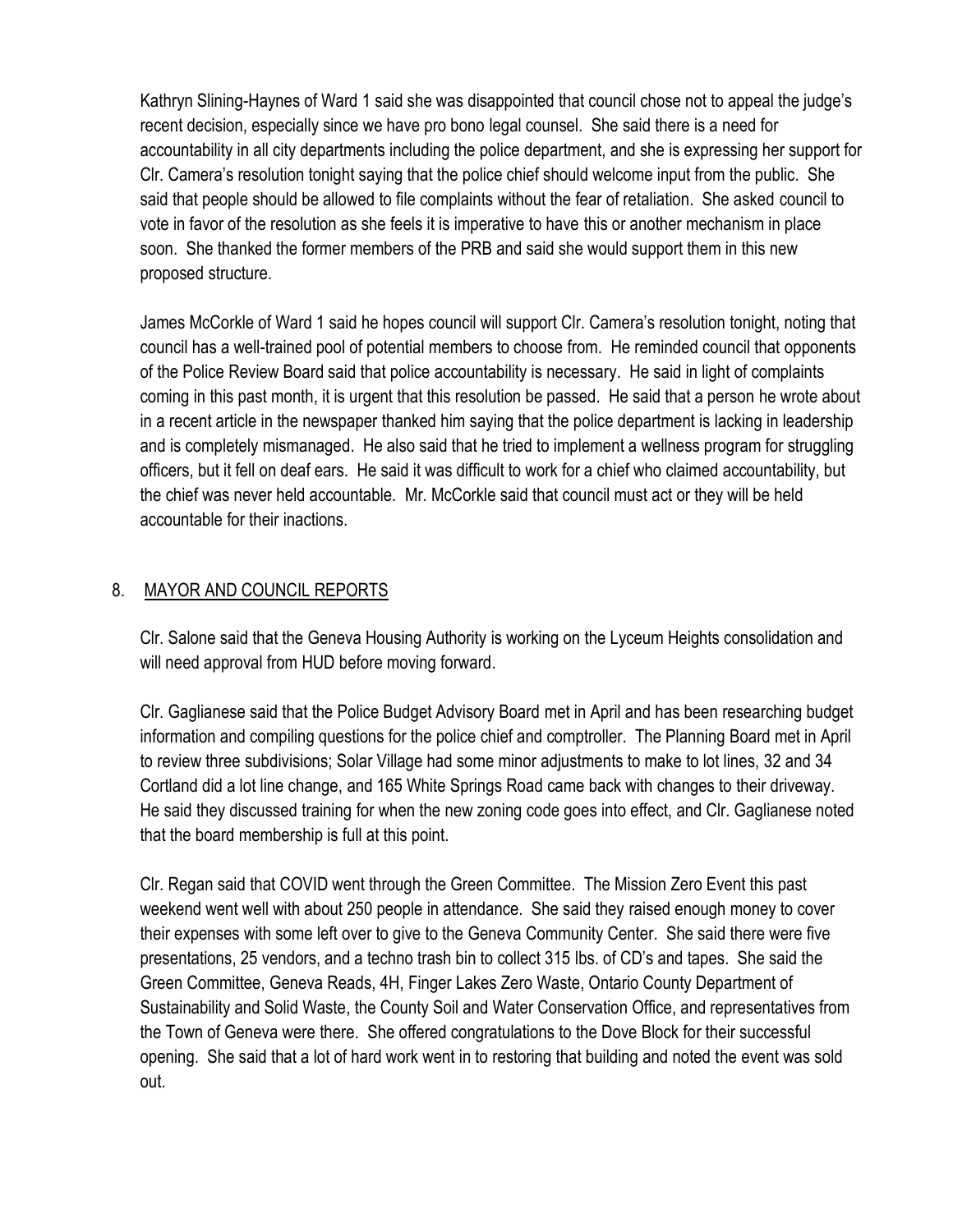Clr. Pealer said that the Recreation Advisory Board did not meet. He said that according to the City Charter, they are to act in an advisory capacity to the Recreation Department and make recommendations concerning recreation and youth programs in Geneva. He said they are to have a chair and vice chair, and they will be following the charter from now on. He said the Geneva Housing Authority has a PILOT agreement with the City of Geneva and he asked how much they are paying annually to the City as this paves the way for all not-for-profits to contribute to the city. He said that a couple volunteers showed up at Jefferson Park to help him revitalize the baseball diamond, and Finger Lakes Landscaping came in to roll the field along with 12 kids who came to sand and stain the wood surfaces.

Clr. Burrall gave a shout out to Don Liberatore saying that our downtown has benefited from his service for a couple decades. He also gave a shout out to the boy scouts for their work at the cemetery which he said is a peaceful place for people to spend time. He thanked tonight's speakers saying that it is important for council to hear them at the podium engaging in the Democratic process. He read a birthday card he had received from the Red Cross thanking him for donating blood. He said the next blood drives will be at the Waterloo VFW on May 16<sup>th</sup> from 1-6pm, Geneva General Hospital May 20<sup>th</sup> from 10-4, the Hydrant Hose Fire Department May 31st from 10-3. He encouraged people to give blood at Geneva General Hospital June 1st from 10-4pm and come to the council meeting after. He said thank you to anyone considering or reconsidering donating blood. He said that the BID discussed holding Cruisin Night this year and are holding a special meeting tomorrow to decide. Clr. Burrall offered \$200 for the Shadetree Committee noting that the balance of his and Jim Norwalk's contributions so far is \$1500. Lastly, he said that the Arbor Day celebration was held on Scott LaFaro Drive this past weekend, and they gave away 100 trees to city residents.

Clr. Noone said that the Zoning Board of Appeals needs members. He said that he agrees with the public comment that council needs to create transparency and make our videos available to all. He said he disagreed when a majority of council voted not to pay to put council meetings on Finger Lakes Television.

Clr. Camera said that the Arbor Day Celebration was successful with a lot of work being done to make it happen. He then asked to present a video that can be found at [https://www.youtube.com/watch?v=iLWo8B1R0MY.](https://www.youtube.com/watch?v=iLWo8B1R0MY)

Mayor Valentino said that the Industrial Development Agency met and heard reports from the school district, the Geneva Enterprise Development Center and a council report from the mayor himself. They talk about their current projects they are working on along with the work they have going on at the GEDC with fixing a sewer problem, asbestos abatement, trying to replace the a/c and working on upgrades. He said the Local Development Corporation met today and are working with MRB Group on a Microenterprise Assistance Grant application. He said also they talked about joint marketing between the LDC and IDA Board. Mayor Valentino said he has a statement with regard to the investigation into the Police Department screensaver allegation. An investigation into the police department's screensaver allegations was commenced by the Geneva Police Department on April 21, 2022, the day after Clr. Salamendra made the matter public. The city and police department take this matter very seriously and intend to investigate it thoroughly and completely. The investigation and any possible discipline are being conducted pursuant to police department general orders. Discipline will be subject to the applicable collective bargaining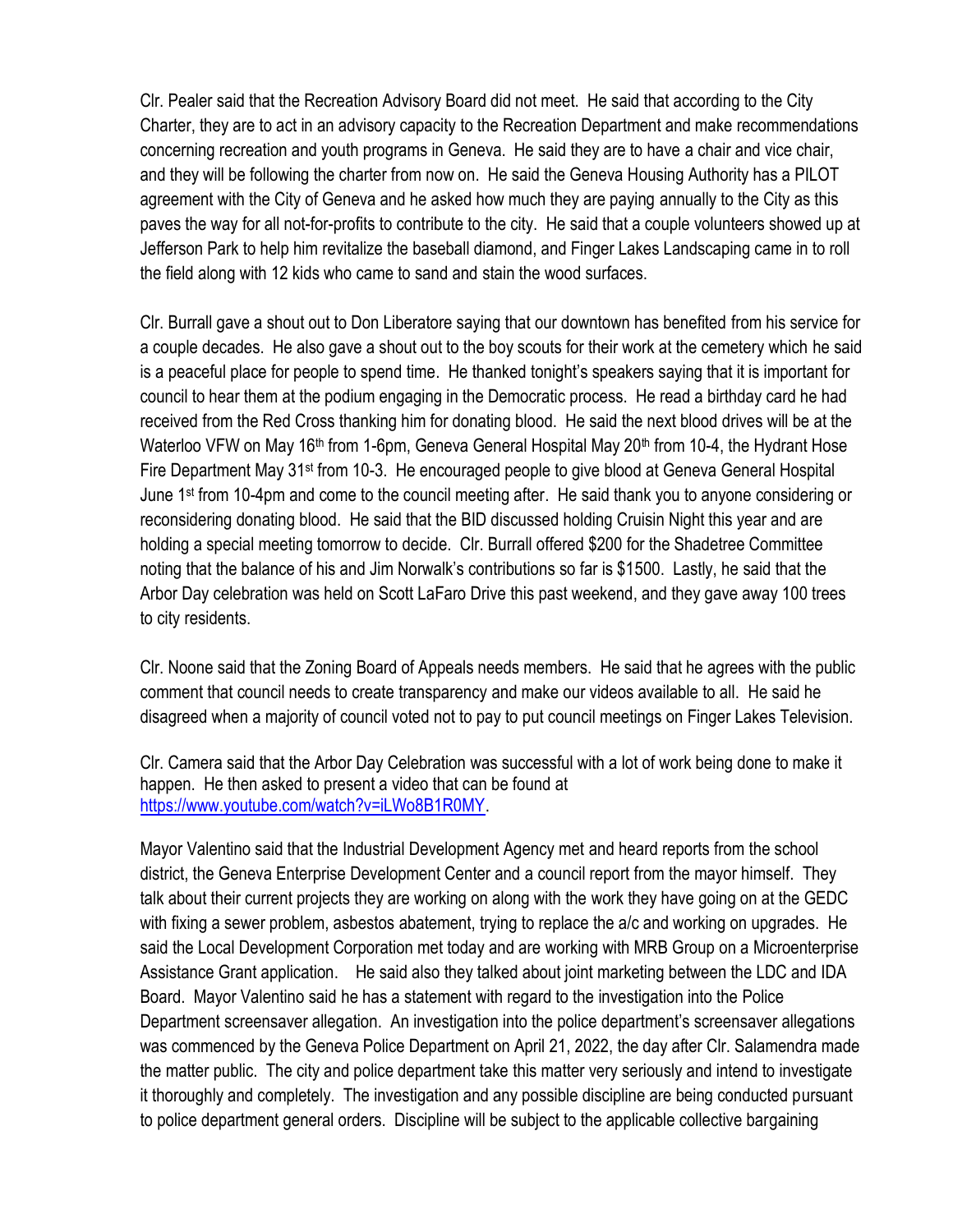agreement, the Taylor Law and Civil Service Law. Proper investigation takes time to do correctly and accurately, and details cannot be disclosed until the investigation and resulting discipline are complete. Neither the city nor the Geneva Police Department condones these actions and will hold the individual(s) responsible accountable.

### 9. CITY MANAGER REPORT

Acting City Manager Slywka thanked Don Liberatore for his many years of service and the Boy Scouts for their work noting that partnerships aid the city in everything we do. She announced that she was reappointing Victor Nelson for a 5-year term on the Geneva Housing Authority Board. Lastly, she offered congratulations to Pat Cardinale who retired last Friday from the Geneva Fire Department with 20+ years of service saying that she appreciates his time and dedication to our city.

### 10. RESOLUTION EXTENDING TAX EXEMPTION AGREEMENTS FOR LYCEUM HOUSING II AND III

Mayor Valentino presented the following resolution:

**WHEREAS,** the former Shuron Optical (later, Garden Galleries) property at 150 Lyceum Street has been developed by associated entitles of the Geneva Housing Authority for low-income senior housing, in three stages:

> Lyceum Heights I by Lyceum Housing Limited Partnership (LH LP) Lyceum Heights II by Lyceum II Housing Limited Partnership (LHII LP) Lyceum Heights III by Lyceum Heights III Housing Development Fund Corporation (LHIII HDFC), and

**WHEREAS**, LH LP, LHII LP, and LHIII HDFC, "the Owners", have executed Tax Exemption Agreements (TEAs) with the City of Geneva, and

**WHEREAS**, the TEA for Lyceum I (2000) is for a term of 30 years, expiring in 2030, and the TEAS for Lyceum II (2005) and Lyceum III (2011) are for terms of 15 years each, and

**WHEREAS**, the TEAs for Lyceum II (2005) and Lyceum III (2011) have expired, and

**WHEREAS**, the Owners anticipate that in the near future all three projects will be consolidated in a resyndication that will provide funding for repairs and capital improvements, and

**WHEREAS**, the Owners have requested that the TEAs be coordinated with a single expiration date.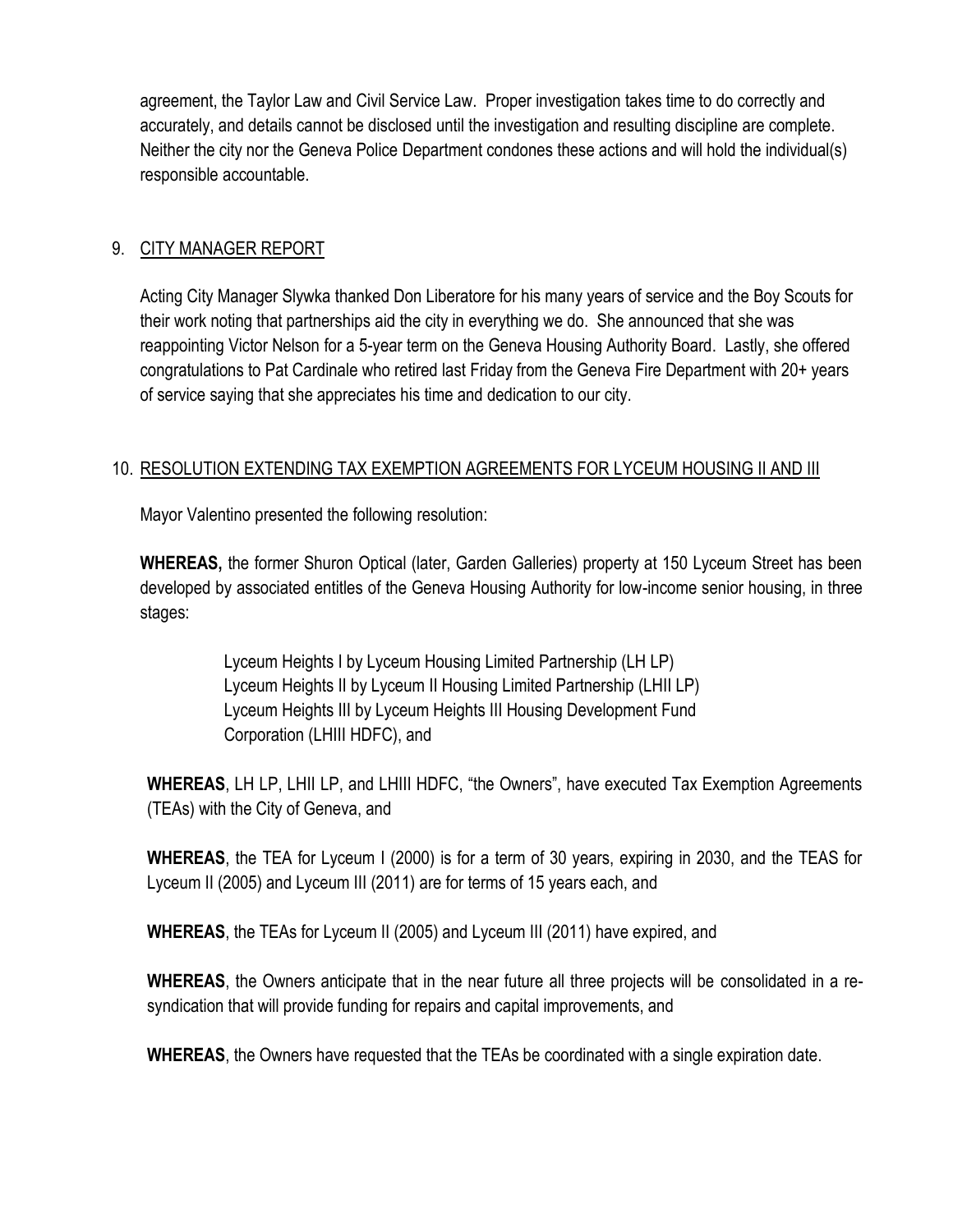**NOW, THEREFORE, BE IT RESOLVED**, that the acting City Manager be and she hereby is authorized to execute and deliver to the owners of Lyceum II and Lyceum III, a written agreement extending the TEAs for Lyceum II and Lyceum III to a terminus date coincident with that of the TEA for Lyceum I.

# **ACTION TAKEN by Clr. Salone; seconded by Clr. Gaglianese MOVED THAT this resolution be approved MOTION CARRIED UNANIMOUSLY**

# 11. **DEFEATED** RESOLUTION CREATING A POLICE ACCOUNTABILITY COMMITTEE

Clr. Camera presented the following resolution:

The City Council of Geneva under its powers of home rule and the Geneva City Charter has the right to constitute independent standing committees to provide research, input and guidance to the City Council on matters of significant public interest.

In the aftermath of the murder of George Floyd in May 2020, many citizens of Geneva expressed their concerns about the GPD's own problems in handling complaints against its officers going back at least as far as the death of Corey Jackson at the hands of the GPD in 2011. The People's Peaceful Protest (PPP) reflected the concerns of many Genevans, young and old.

Eventually, these concerns were addressed through a collaborative process where members of the PPP and other interested residents of the City drafted a law for a police accountability board. After a lengthy revision process by the City Council, in February 2021, the Police Review Board (PRB) was established through the passage of Local Law 1-2021 by a 6-3 vote.

The Law, by changing the City Charter, assured all residents of a permanent and independent review of any complaints they had regarding the GPD.

In June 2021, the City's police union (Local 3471 of New York State Law Enforcement Officers Union, Council 82), challenged the legality of the law and sued for its dismissal which was granted by Judge Craig Doran on April 11, 2022 in the Ontario County Court of the Supreme Court of the State of New York.

This current resolution is to assure the citizens of Geneva that efforts to increase police accountability are still on-going by way of the creation of a standing committee to receive, review, and research complaints about the GPD.

The sole authority to discipline Officers shall remain vested in the Chief or his or her delegates, under the supervision of the City Manager pursuant to City Charter section 9.2 or amendments thereto, the New York State Constitution, the New York State Civil Service Law, Section 891 of the Unconsolidated Laws of the State of New York and applicable Collective Bargaining Agreements between the City and the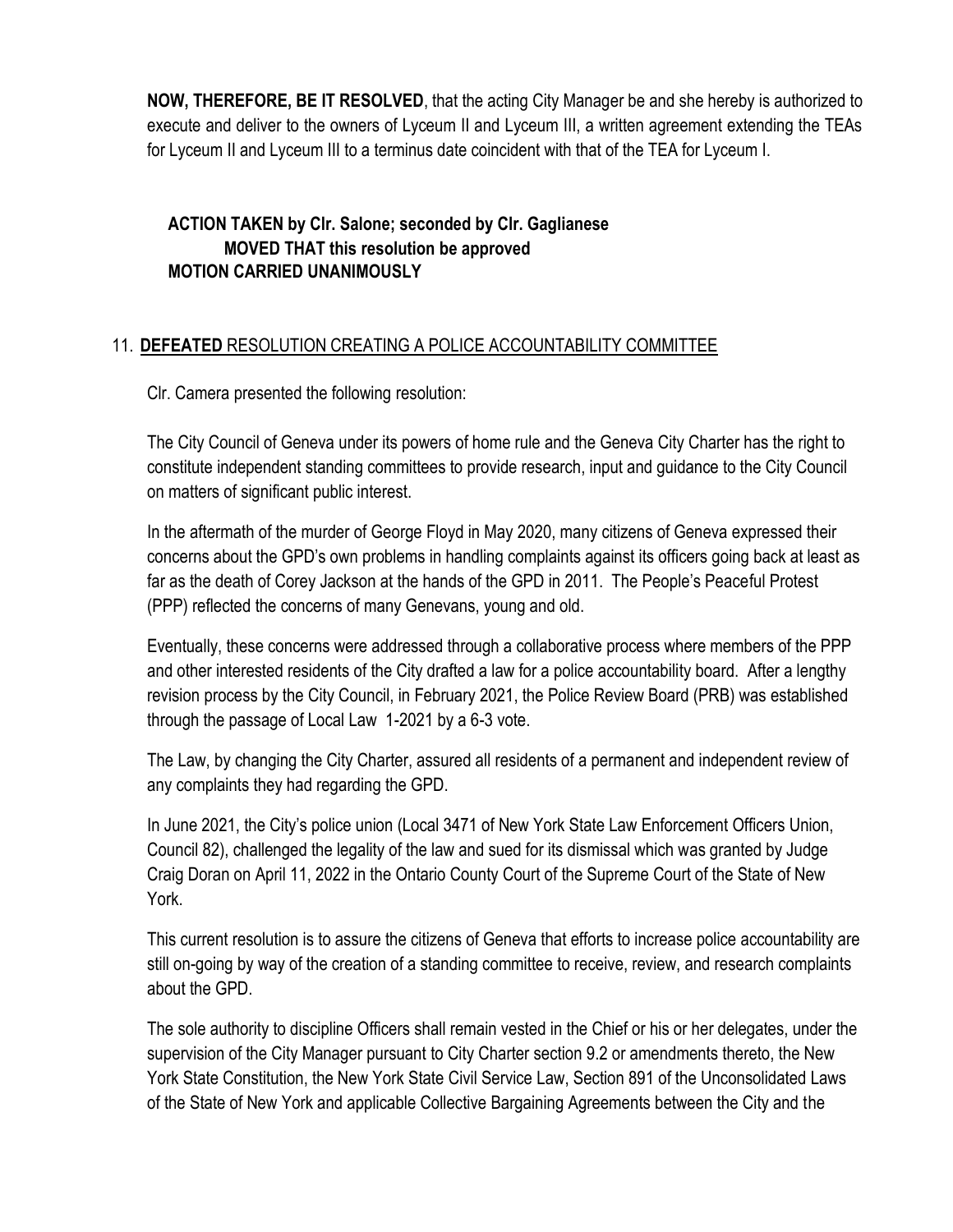Officers. Therefore, be it resolved, that the City of Geneva and its residents deserve an appropriate process for the review of complaints made against the Geneva Police Department.

Be it further resolved that most of the City Councilors. are on record in supporting police accountability.

Be it further resolved that a fair and impartial review process will meet the needs of Geneva residents and also help the GPD improve training methods and internal development leading to an enhanced reputation and greater public confidence.

Be it further resolved that the creation a standing committee of the City Council made up of councilors and members of the public (including the former members of the PRB and any others who are selected by a majority vote of the City Council at the conclusion of an application and interview process) will assure a broad perspective on and impartial analysis of complaints.

And finally, be it resolved, that the City Council of the City of Geneva shall constitute the standing committee known as the **Police Accountability Committee** whose purpose shall be to receive, research, analyze, and make recommendations to the City Council, Chief of Police and City Manager so they may better perform oversight of police operations and management for the citizens of Geneva.

Clr. Camera said that this would be a standing committee of city council with members from council and members of the community, and they would report to council. He said they would perform an independent assessment of police misconduct or a complaint lodged against the department and investigate. He said that the City Charter sections 3.13 and 3.16, talk about council having the power to investigate and other general powers. He said that council must make the system work better and give everyone the same protections.

Clr. Noone asked if legal or anyone else on staff was involved with the drafting of this resolution, and Clr. Camera said they had not yet. Clr. Noone said that he is a firm believer in oversight and accountability, especially for this council, and he believes the process should come about as a collaborative undertaking and not cause more division. He said he believes this resolution was created with tunnel vision and without input from skate holders, and it does not have complete buy-in. He said it is time to stop creating fear and division, ignoring experts and opposing views, and having an attitude of knowing better than everyone else and not listening to other views. He said he believes we can have tough conversations and bring accountability and oversight, but it has to be with everyone's voice.

Clr. Regan said that it is good to continue the conversation, but she feels this needs more work. She asked about provisions for members who will make up the committee. Clr. Camera mentioned the members of the PBR already doing a lot of homework along with other stakeholders. Clr. Burrall thanked Clr. Camera for keeping accountability on the table, but he also feels it needs legal review. He said since the charter says that resolutions are to go through legal review first, that this should be the practice before putting items on the agenda from now on. Mayor Valentino said that there may be a slight conflict with the council rules of procedure because that allows for council members to bring forward any resolution for the agenda. He noted that there could be an opportunity to clean up that language.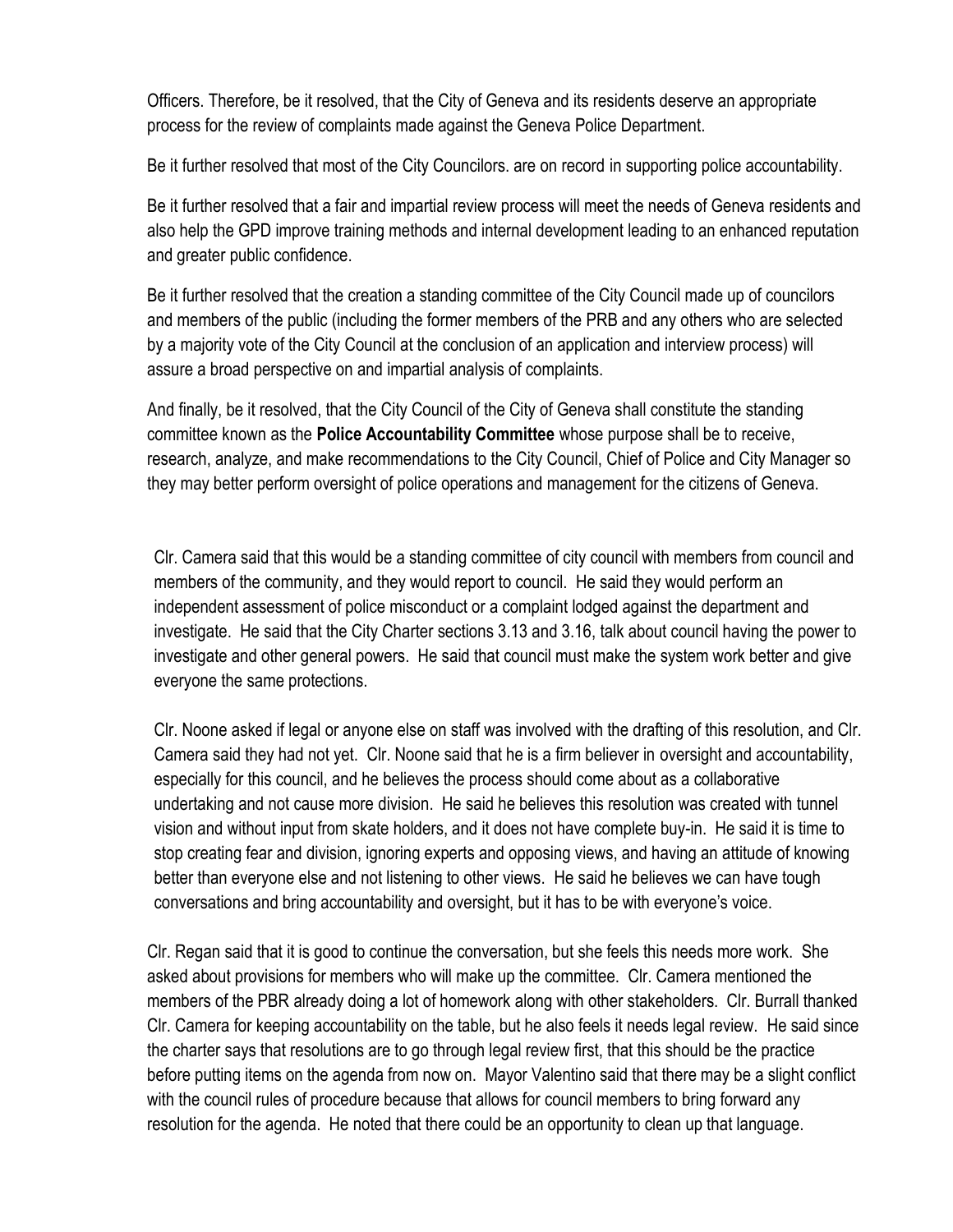Clr. Pealer said he does not see this working as accountability starts from the top. He referred to a request he made for information from discussions between our attorneys and the PRB members, and he was not provided any documents. He said that the rules need to apply to everyone the same, and if not, that is not accountability for all.

Clr. Salamendra said there is a difference between councilors and police as police have power to arrest people and harm them. She said it comes down to if we believe victims or not. She said that it is difficult for people to bring their complaints forward when the police are sitting there also because the person was harmed by the police. She questioned if council wants to hear complaints or not, because complaints are based on how people feel, and they are not comfortable talking to the police. She said there are now two complaints, hers and Officer Nolin, and council has an obligation to listen to the victims no matter the number. She said she supports Clr. Camera's resolution and the victims, and she believes there is a problem at the police department.

Mayor Valentino said that the challenge here is council is repeating something done before. He said he sees a lack of detail in this resolution as far as appointments and structure, and it falls short in his opinion.

Clr. Camera said that even if only 100 people felt disenfranchised by the police, we owe them accountability. He said that members will develop guidelines that can be tuned up later. He said that this is not extraordinarily illegal as standing committees can be formed per the charter. He said he feels the longer council waits to do something; their credibility goes down as a body.

### **ACTION TAKEN by Clr. Camera; seconded by Clr. Regan MOVED THAT this resolution be approved**

**ACTION TAKEN by Clr. Regan; seconded by Clr. Burrall MOVED THAT this resolution TABLED ROLL CALL VOTE: Aye – Clr. Regan, Clr. Burrall, and Clr. Salamendra Nay – Mayor Valentino, Clr. Gaglianese, Clr. Pealer, Clr. Salone, Clr. Noone and Clr. Camera MOTION DEFEATED**

**{Roll call on the original motion} ROLL CALL VOTE: Aye – Clr. Camera Nay – Clr. Regan, Clr. Gaglianese, Clr. Salone, Clr. Pealer, Clr. Burrall, Mayor Valentino, Clr. Noone and Clr. Salamendra MOTION DEFEATED**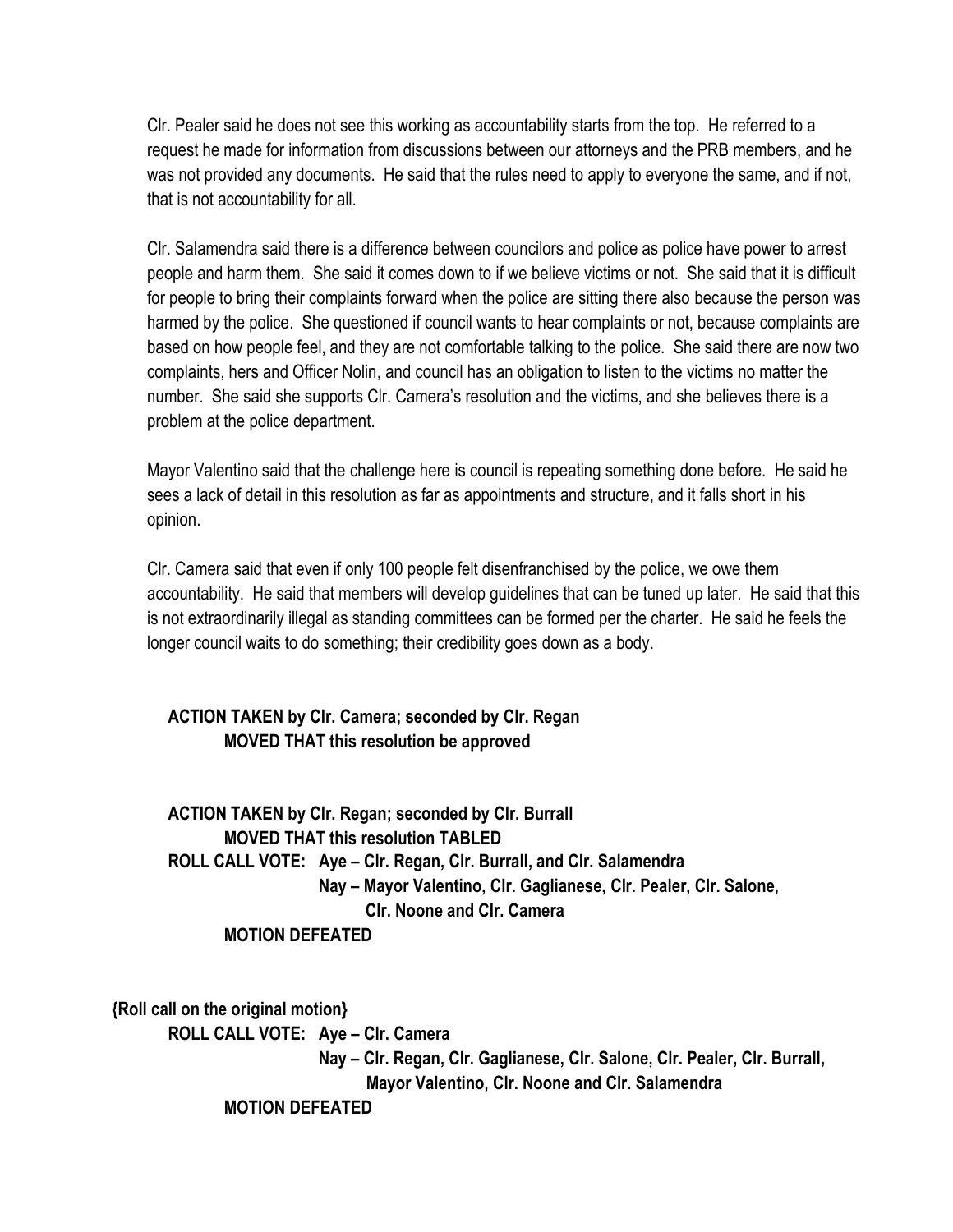### 12. FIRST READING OF AN ORDINANCE ADDING CHAPTER 111-A TO THE GENEVA MUNICIPAL CODE ENTITLED "PRIVATE LANDLORD REGISTRATION"

Clr. Salone presented the following ordinance for first reading:

**WHEREAS** it is the policy of the City of Geneva to promote the availability and accessibility of safe housing for all persons in the City, and

**WHEREAS**, identification of private residential rental properties in the City and the ownership of said properties is incomplete, and

**WHEREAS**, creation of a registry of private rental properties in the City will facilitate contact by the City with the owners of such properties to resolve code issues, to identify and prosecute nuisances, and resolve other matters in a timely and expeditious manner, and

**WHEREAS,** creation of a registry of private residential rental properties in the City will enable the City to provide information to landlords, renters, and State and Federal agencies to enable access to financial assistance, including funds available regarding COVID-19 impacts,

#### **THEREFORE, BE IT ORDAINED BY THE GENEVA CITY COUNCIL THAT A NEW CHAPTER SHALL BE ADDED TO THE GENEVA CITY MUNICIPAL CODE IDENTIFIED AS CHAPTER 111-A,**

#### **ENTITLED "PRIVATE LANDLORD REGISTRY"**

#### **111-A-1 PURPOSE**

The purpose of this chapter is to establish a procedure for the identification and registration of private residential rental properties as defined herein, and to ensure that the City of Geneva, hereinafter "City", has a meaningful, efficient, and effective means of communicating with private landlords. This chapter is adopted to promote the health and safety of tenants and residents of the City, and to alleviate conditions of substandard housing.

#### **111-A-2 ENFORCEMENT.**

This registry shall be enforced by the City Office of Code Enforcement. See § 230-12. Code Enforcement Officers and Inspectors.

#### **111-A-3 DEFINITIONS**

**REGISTRY AUTHORITY** shall mean the City Office of Code Enforcement.

- A) **PRIVATE LANDLORD** shall mean any private person or persons, Corporation, LLC, or other entity who owns, leases, or has any interest in and operates private residential rental property or properties in the City as a for profit business.
- B) **PRIVATE RESIDENTIAL RENTAL PROPERTY** shall mean any Dwelling, as defined now in the City Code under §350-2(A) thereof, or as hereinafter amended, which is, or any part of which is, operated by a private landlord for residential purposes.
- C) **DWELLING UNIT** shall have the same meaning as defined in the City Code, under §350-2(A) thereof, or as hereinafter amended, under the term "Dwelling" .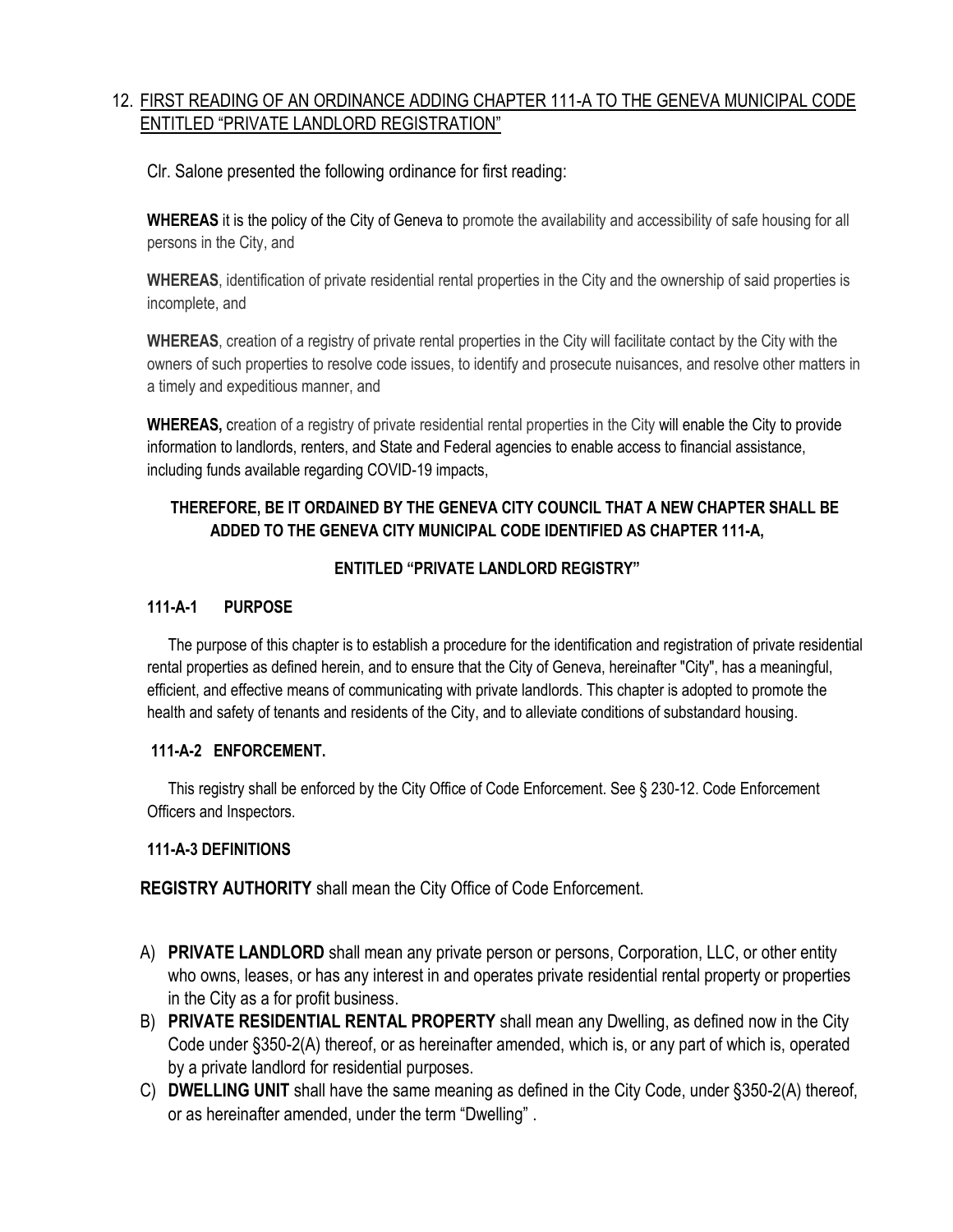#### **111-A 4 REGISTRATION OF PRIVATE LANDLORDS**

A) All private landlords in the City shall be required to register with a contact name and phone number within ninety days of the effective date of this ordinance or within 10 days of acquiring an interest in private residential rental property, by deed, lease or other transaction, whichever is sooner. Failure to register or maintain accurate information, may result in the suspension of the Certificate of Occupancy for the property in question and a penalty of Two Hundred and Fifty dollars. Penalty must be paid in full and re-inspection of affected property or properties must be completed before suspension will be lifted.

Clr. Salone said that there would be no fee, and those who do not comply would be charged a penalty and lose their certificate of occupancy.

Clr. Pealer thanked Clr. Salone for removing the fee part of this ordinance and asked if it could be amended to include a local property manager if the owner lives outside the city. Clr. Regan agreed with including a local property manager.

Clr. Camera thanked Clr. Salone and asked if he would also be willing to include a request for the owners physical and mailing addresses, fax number and email. Mayor Valentino told council members to send their requests for changes to Clr. Salone and legal so they can incorporate them into the ordinance for the second reading.

Clr. Burrall questioned the context of the words "private" and "profit" and asked if they could be removed. Clr. Gaglianese encouraged council to look at the ordinances for Canandaigua and Skaneateles as they are simple and straight forward.

# **ACTION TAKEN by Clr. Gaglianese; seconded by Clr. Noone MOVED THAT this ordinance be approved for first reading MOTION CARRIED UNANIMOUSLY**

#### 13. RESOLUTION AUTHORIZING AN AGREEMENT FOR MARSH CREEK UPGRADES

Mayor Valentino presented the following resolution:

**WHEREAS,** the City of Geneva owns a facility on 45 Doran Ave.; and

**WHEREAS,** on April 29, 2022 City staff received one bid and determined that it met the needs of the city for the necessary upgrades; and

**NOW, THEREFORE BE IT RESOLVED** that the Geneva City Council, hereby and in due form, does authorize the City Manager to execute an agreement with Koester Associates, Inc. to provide equipment to the Marsh Creek